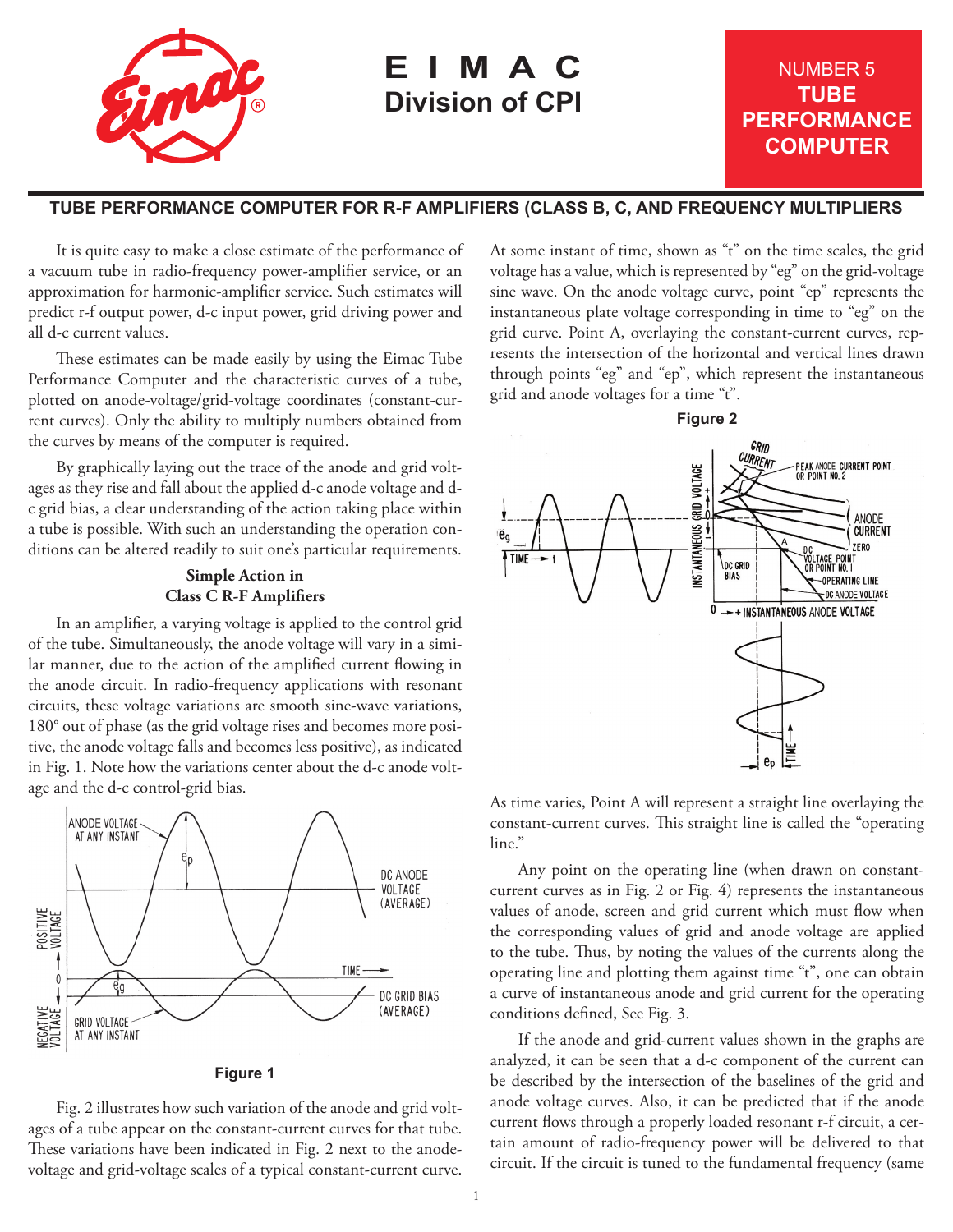frequency as the r-f grid voltage) the power delivered will be due to the fundamental, or principal, radio-frequency component of the anode current. If the circuit is tuned to a harmonic of the grid-voltage frequency, e.g., two or three times the frequency, the power delivered will be due to a harmonic component of the plate current.



**Use of the Eimac Tube Performance Computer**

The Eimac Tube Performance Computer provides a means to make the simple calculations to predict a tube's performance under a defined operating condition. It is a means to determine the d-c component, the fundamental r-f component or the approximate harmonic component of the current flowing in a tube when it is operating as a radio-frequency amplifier, and to predict what meter readings to expect and to predict the r-f output power and the required driving power. With these factors known, one is able to forecast what will happen when any of the operating parameters are changed.

The Eimac Tube Performance Computer is a simple aid to enable selecting suitable values from the characteristic curves of a tube, and, by means of simple calculations, to forecast the performance of the tube in radio-frequency power amplifiers.

The basic steps are outlined under "Instructions" on the computer. This requires selecting d-c anode and grid-bias voltages, being guided by the typical operating values given on the technical data sheet for the tube type, and, by general experience. Next, a suitable "operating line" must be chosen on the constant-current curves for the tube type (plotted on the grid-voltage/anode-voltage coordinates).

The Tube Performance Computer, when properly placed over this operating line, enables one to obtain instantaneous values of the currents flowing at every  $15^{\circ}$  of the electrical cycle. The formulas given on the computer were derived by Chaffee<sup>1</sup> to yield the various average and harmonic components of the resulting currents. Knowing these current component values and the radiofrequency voltage values, one can readily calculate the complete performance of the tube.

The fundamental methods of making such computations, and the considerations necessary to stay within rating of the tube types while accomplishing various forms of modulation have been covered in the literature,  $2,3,4,5,7$  The method for harmonic-amplifier service is approximate and should be used only for tetrode and pentode tubes where the anode voltage has little effect on the amount of anode current flowing. A more exact method, showing



**ANODE VOLTAGE - KILOVOLTS**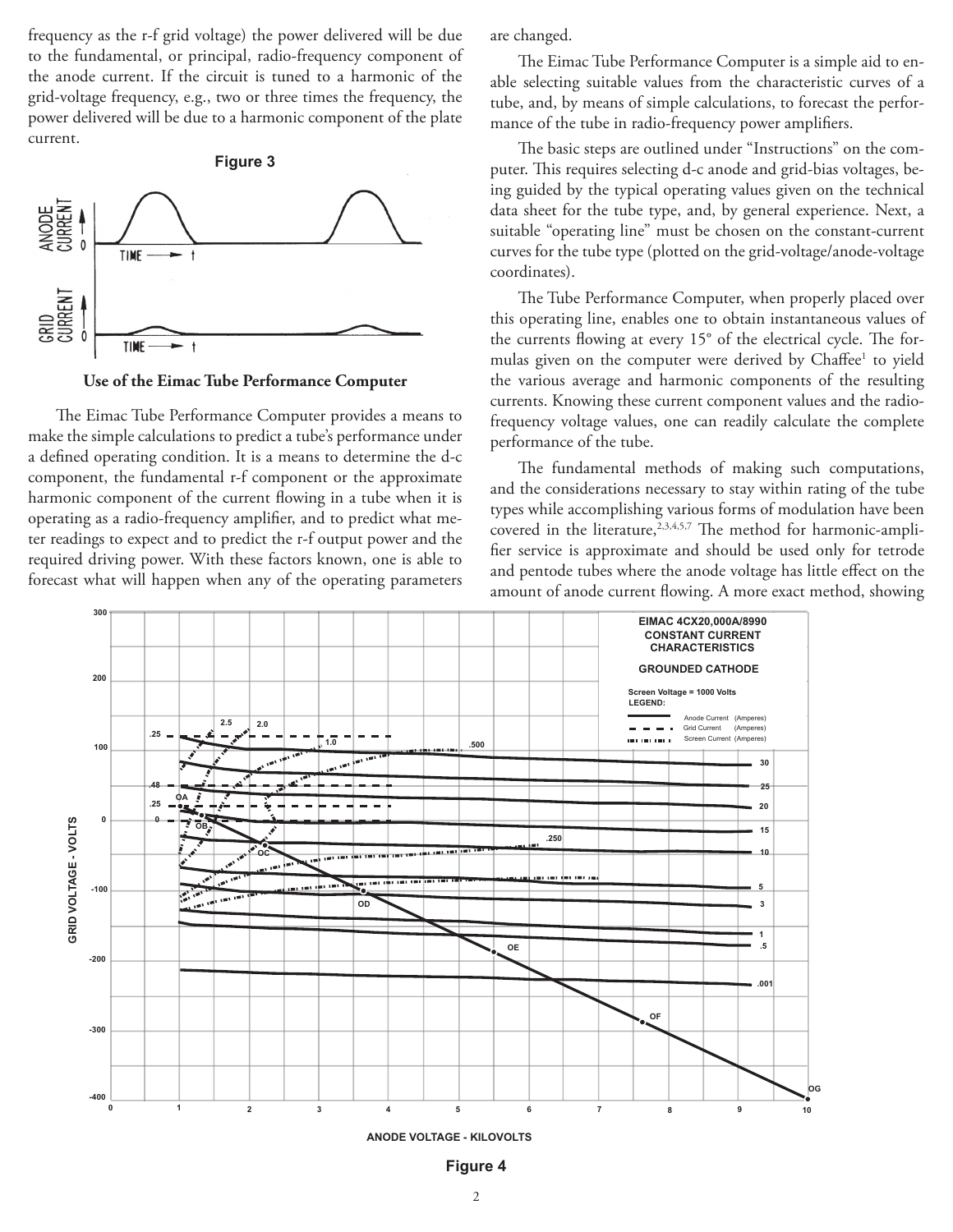that for harmonic operation the operating line is a simple Lissajou figure, has been described by Brown.8

 The results obtained by using this computer for power-amplifier service can be applied in combination with the other methods given in the literature to give good accuracy with simpler procedures. The resulting accuracy is well within the normal variation of the tube characteristics due to the normal variation in manufacturing dimensions of the a tube. Since the published tube curves are only typical of the characteristics to be expected from a particular tube type, the calculated performance is well within the values obtained when different tubes of a given tube type are operated under the assumed conditions.

# **Example Showing Detailed Use of the Eimac Tube Performance Computer**

# Radio-Frequency Power Amplifier, Class-C (Telegraphy of FM)

 Assume that we have an EIMAC 4CX20,000A/8990 tetrode and want to make it work efficiently. Also assume that we have a 10 kilovolt dc power supply available.

 Within frequency limits, we know that a tube should be able to run in Class C amplifier service with about 75% efficiency or higher, or, in other words, to convert 75% of the dc anode input power to RF output power. The difference, or 25% of the input power, is dissipated and lost as heat on the anode of the tube. The dc anode input power is then about four times the power dissipated on the anode.

 The 4CX20,000A/8990 tetrode has a maximum rated anode dissipation of 20 kilowatts. To illustrate performance near the maximum rating, we will choose an input power about 1.5 to 2 times the dissipation rating, or about 30 - 40 kilowatts. At 10 kilovolts the dc anode current must then be 3 to 4 A. We will use 3.2 Amperes of anode current for our example, striving for 80% efficiency. We hope to obtain at least 25 kilowatts of output power. It is normal practice with tetrodes and medium or low µ triodes in Class C amplifier service for the dc grid bias voltage to be roughly two to three times the grid voltage necessary to cut off the flow of anode current. By referring to the curves for the 4CX20,000A/8990, it is decided to use a dc grid bias voltage of -400 volts. Higher bias voltage may be employed in applications where highest possible efficiency is desired (and additional drive power is available). In such a case, points will have to be established below the bottom-most line in the data sheet, which is –400 Volts, by scaling a new grid voltage line horizontally below the existing line. Scaling for higher anode voltage can also be done in this way (within the absolute maximum ratings established for a given tube type).

 Now locate the operating line on the constant-current curves for the 4CX20,000A/8990. (See Figure 4). First, mark the point where the dc grid bias and dc anode voltage cross. The operating line must go through this point, which can be referred to as "Point No. l." Next, the peak value of the anode current and how low we can let the instantaneous value of anode voltage (eb<sub>min</sub>) be when the tube is passing this much current must be decided. This is necessary in order to locate the other end of the operating line, e.g., "Point No. 2".

 The peak value of anode current in Class C amplifiers can range from three to five times the value of average dc anode current, the actual value being determined by the conduction angle (narrower conduction angles result in a higher peak-to-dc ratio). Less than 120 degrees is a typical conduction angle and a peak-toaverage ratio of 5 is typical in high efficiency class-C service. The minimum value of  $eb_{min}$  is usually limited by the fact that if it is too low, the grid current in triodes or the screen current in tetrodes will be needlessly high, resulting in high grid or screen dissipation. Little will be gained as far as output power is concerned if the tube is driven "harder." The minimum value of anode voltage is usually in the region where the anode constant-current curves bend upward (entering saturation, see Figure 4.) In the case of triodes, this is near the "diode line," where the instantaneous anode and grid voltages are equal. The practical procedure in calculating tube performance is to arbitrarily choose Point No. 2, complete the calculations, and compare the data to target values and repeat the process until the desired results are obtained.

 In the case of the 4CX20,000A/8990, let us choose a peak value of anode current about five times that of the dc anode current of 3.2 Amperes, or approx. 16 A. Let us choose a minimum instantaneous anode voltage of 1 kilovolt, the same value of screen voltage used when the curves were taken. This defines the upper end of the *operating line*. Locate this point on the tube curves, and refer to it as Point No. 2 in Figure 4. (The anode currents which flow at various combinations of anode and grid voltages are shown by the anode-current lines.) The value of current for each line is noted. In-between values can be estimated closely enough for our purposes. Draw a straight line between Points 1 and 2. This line is the *operating line*, and shows the current and voltage values at each instant in the RF cycle when the current is being taken from the tube. The nonconducting half of the RF cycle would be shown by extending the line an equal distance on the opposite side of Point No. 1. There is little to be gained by this line extension, since no current flows during this half of the cycle.

 The EIMAC Tube Performance Computer can now be used to obtain the average currents (what will become meter readings in actual operating conditions) and anticipated power values from this *operating line*. Overlay the computer on the constant-current curve so that the "guide lines" of the computer are parallel with the *operating line*. Slide the computer (without turning it) until the line **OG** passes through the dc voltage point No. 1, and line **OA** passes through the peak-current Point No. 2. Be sure the guide lines are still parallel to the *operating line***.**

## Note that the lines **OB**, **OC**, **OD**, **OE**, and **OF** all cross over the *operating line*.

 At each point where the lines **OA**, **OB**, etc. cross the *operating line*, we must determine the instantaneous values of anode current and grid current (and screen current if a tetrode or pentode is used) which are flowing at that particular moment in the RF cycle. Later, from these key values of current, values of anode current, grid current, screen current, and the RF components of the anode current may be calculated.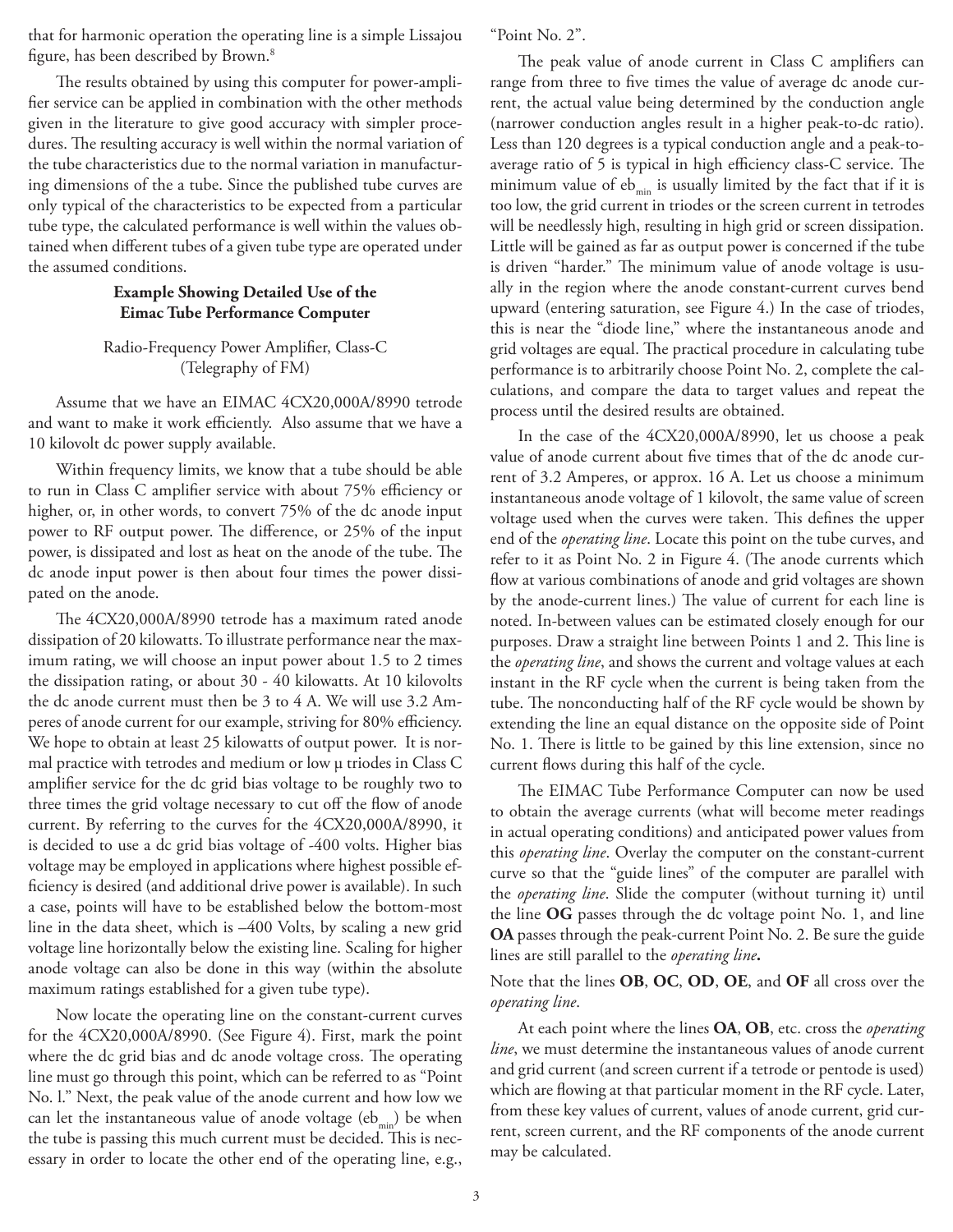These current values should be listed for each point where the lines **OA**, **OB**, etc. cross the *operating line* so that they can be combined later to calculate the various tube currents. At points where **OE** and **OF** cross, the current values are insignificant or zero in Class C operation.

 In the examples chosen, read off the instantaneous anode current values where these lines cross the operating line. At the point where the line **OA** crosses the operating line, the anode current is 16 A. Where **OB** crosses the operating line, the anode current is 15 A. At **OC** the anode current is about 9 A, **OD** is 3 A, **OE** is 0.25 A, and **OF** and **OG** are 0 mA. Similarly, the instantaneous screen current at the crossing of **OA** and the operating line is 2.25 A, and the instantaneous grid current is 0.25 A. Values are read for the other crossover points and written down. These values are put into columns for calculation:

|                            |                                                 | Instantaneous current values |                  |                 |
|----------------------------|-------------------------------------------------|------------------------------|------------------|-----------------|
| <b>Crossing of</b><br>Line | <b>Simplified</b><br>name in<br><b>Formulas</b> | Anode                        | <b>Screen</b>    | Control<br>Grid |
| OΑ.                        | A                                               | 16A                          | 2.25A            | 0.25A           |
| OΒ                         | B                                               | 15                           | 1.5              | 0.14            |
| OC                         | C                                               | 9                            | 0.5              | 0               |
| OD                         | D                                               | 3                            | 0.1              | 0               |
| ΟE                         | E                                               | 0.25                         | $\left( \right)$ | 0               |
| ΩF                         | F                                               |                              |                  | $\mathbf{0}$    |

 In order to obtain the dc value of anode, screen, and control grid currents the formula (see computer) indicated that the above values should be added, using only one-half the A values (giving 8 A for anode, 1.125 A for screen, and 125 mA for grid), and then divided by 12 (or multiplied by .0833), as follows

D-C meter reading =  $1/12$  times  $(0.5A+B+C+D+E+F)$ 

| <b>Anode</b> | <b>Screen</b> | <b>Control Grid</b> |
|--------------|---------------|---------------------|
| 8A           | 1.125A        | $125 \text{ mA}$    |
| 15           | 1.5           | 140                 |
| 9            | 0.5           | $\theta$            |
| 3            | 0.1           | $\theta$            |
| 0.25         | $\theta$      | 0                   |
|              | 0             | $\left( \right)$    |
|              |               |                     |

D-C current =  $1/12$  totals = (approximately) 2.9A 269mA 22mA

 To calculate the RF output power it is necessary to use the formula for the peak RF current which is present in the tube anode current. Since the tube is being used as a straight RF power amplifier, use the formula for "Peak Fundamental RF" as shown on the computer. If estimating the performance of a doubler or tripler, use the formula for "Peak 2nd Harmonic RF" or "Peak 3rd Harmonic RF."

From the computer, it may be seen that the formula for the

peak fundamental RF current is:

1/12 (A+1.93B+1.73C+1.41D+E+0.52F)

|       | =   | 8                | $=$ | 16 A   |
|-------|-----|------------------|-----|--------|
| 1.93B | $=$ | $1.93 \times 15$ | $=$ | 28.95  |
| 1.73C | $=$ | $1.73 \times 9$  | $=$ | 15.57  |
| 1.41D | $=$ | $1.41 \times 3$  | $=$ | 4.23   |
| F.    |     | 0.25             |     | 0.25   |
| Total |     |                  |     | 65.0 A |

Peak fundamental current =  $1/12$  total or  $65/12 = 5.4$  A

 The various current values are now at hand. In order to calculate the powers involved, it is necessary to know not only the dc voltage values but also the greatest amount each value swings away from the dc value. This is known as the peak value of the RF voltage. Because the anode voltage swings from 10 kilovolts down to 1 kV, the peak RF anode voltage is the difference between these two Figures, or 9 kilovolts. Similarly, the grid voltage must rise and fall between the operating points No. 1 and No. 2, or from -400 volts to +20 volts. This is a peak swing of 420 volts, and the peak RF grid voltage is +20 volts. Now use the formula for output power and driving power: Output power = one-half RF anode current x peak RF anode voltage.

 The peak RF anode current is found to be 5.4 ampere, and the peak RF anode voltage is found to be 9 kilovolts.

| So: Output Power     | $= 5.4 \times 9000 \times 0.5 = 24.3$ kilowatts.         |  |  |
|----------------------|----------------------------------------------------------|--|--|
| and Input Power      | = dc Anode Current x dc Anode Voltage                    |  |  |
|                      | $= 2.9 \times 10,000 = 29$ kilowatts                     |  |  |
| Anode Dissipation    | = dc Input Power - RF Output                             |  |  |
|                      | Power = $29 - 24.3 = 4.7$ kilowatts                      |  |  |
| Efficiency           | = r-f Output Power divided by                            |  |  |
|                      | d - c Input Power                                        |  |  |
|                      | $= 24.3/29 = 83\%$                                       |  |  |
| <b>Driving Power</b> | $=$ dc Grid Current x Peak RF                            |  |  |
|                      | Grid Voltage                                             |  |  |
|                      | $-$ 0.0265 $\vee$ 420 $-$ 444 $M_{\odot}$ H <sub>2</sub> |  |  |

 $= 0.0265 \times 420 = 111$  Watts

 The power consumed by the bias source is the product of the dc grid current and the dc grid voltage, or 0.022 x 400 = 88 Watts.

 The difference between the driving power and the power consumed by the bias source is the power dissipated on the control grid, or 111 - 88 = 23 Watts.

 The power dissipated on the screen grid is the product of the dc screen current and the dc screen voltage, because the screen grid has no impedance between it and the dc screen supply. Thus it is  $0.269 \times 1000 = 269$  Watts.

The performance of the tube can be summarized:

| dc Anode Voltage         |      | 10,000 Volts Driving Power              | 111 Watts |
|--------------------------|------|-----------------------------------------|-----------|
| dc Screen Voltage        | 1000 | Volts Grid Dissipation                  | 23 Watts  |
| dc Grid Voltage          |      | -400 Volts Screen Dissipation 269 Watts |           |
| dc Anode Current         | 2.9  | A Anode Input Power 29 kW               |           |
| dc Screen Current        | 269  | mA Anode Output Power 24.3 kW           |           |
| Peak RF Grid Voltage 420 |      | Volts Anode Dissipation 4.7 kW          |           |
| calculated efficiency    | 83%  |                                         |           |

 We see that the resulting calculated value of dc anode current (2.9 A) is lower than our initially chosen value of 3.2 by approx. ten percent, evidence that calculated efficiency of 83% is higher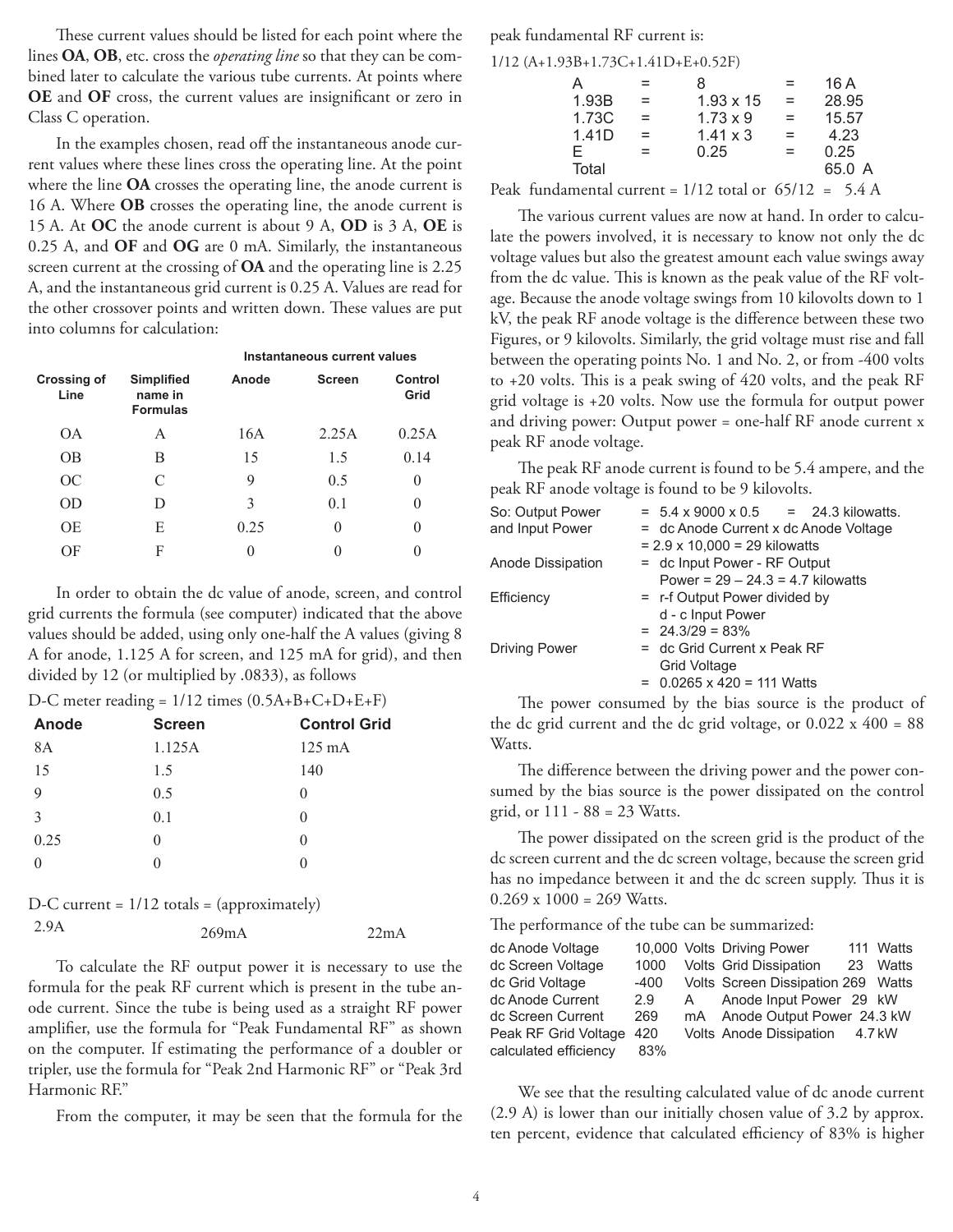than the target value of 80% we initially anticipated. In the "real world" actual transmitter output power will be somewhat lower than calculated values because of RF losses in the output matching network. One should also be aware that there may be variations in output from one tube to another due to varying electrical characteristics and that a tube that has been in service for an appreciable length of time may deliver less output than it did when it was new. Varying the dc screen voltage on a tetrode is an excellent method for varying output power and is employed for maintaining a fixed power requirement; as a given tube ages and loses emission from the filament its output power will decline. Compensating for losses over time is easily accomplished by using a voltage source for the screen that is adjustable by means of a closed-loop regulator system. If one wishes to calculate tube performance of a tetrode at screen voltages other than those at which the constant current curves were taken, a compensating factor using the three-halves power law can be employed. To account for loss of output over time a good designer will choose a tube that has output power capabilities well above the specified requirement, using as much conservatism as practicable. In the case of the 4CX20,000A/8990 in FM broadcast service actual tube life of 10,000 to 20,000 hours is common, indicating this tube is a good choice for supplying RF power from approx. 20 to 30 kilowatts in continuous commercial service.

# **Use of EIMAC Tube Performance Computer for Class A, AB, and B Service**

 While the EIMAC Tube Performance Computer is primarily designed for use in Class C service, it may be used for Class A, AB, and B service where the idling (quiescent) anode current is not zero. To calculate performance for operating conditions having a large order of idling anode current, the anode current flow during the positive half of the anode voltage swing becomes appreciable and cannot be ignored. When the tube functions over 180 degrees or more of the operating cycle, a full set of ordinate points must be employed for the computations. The computer is therefore used in a two-step process.

First, determine the operating line. The computer is used in the normal fashion to derive the instantaneous values of anode, screen, and grid current during the negative half of the anode voltage swing. These current points are logged as explained under the Class C service description.

 Now, determine the instantaneous current points over the positive portion of the anode voltage cycle. Combine these with the points taken for the negative half of the cycle. This is done in the following fashion: a line is penciled on the computer over the operating line, and of equivalent length. The computer is now inverted and rotated 180° and again aligned with the chosen operating line on the constant current curve, so that inverted point G falls on the idling current value (Point No. 1) and inverted point A passes through a minimum peak current point representing maximum positive anode voltage swing. The penciled line on the computer now represents an extension of the operating line into the area of positive peak voltage swing. The extended operating line is a straight line, twice as long as the original operating line. Instantaneous values of anode, screen, and grid current (if any) are those observed where the reversed ordinate lines on the computer cross the extended operating line.

The current points measured with the computer inverted are logged and these, together with the points obtained in the first operation (computer right side up) provide a full set of instantaneous peak current values necessary for the calculation of Class A, AB, or B parameters. With the first set of computer readings termed A, B, C, D, E, F and G, the second (inverted) set of Figures may be termed  $A$ ',  $B$ ',  $C$ ',  $D$ ',  $E$ ', and  $F$ ', with the sets used in the following



**Figure 5**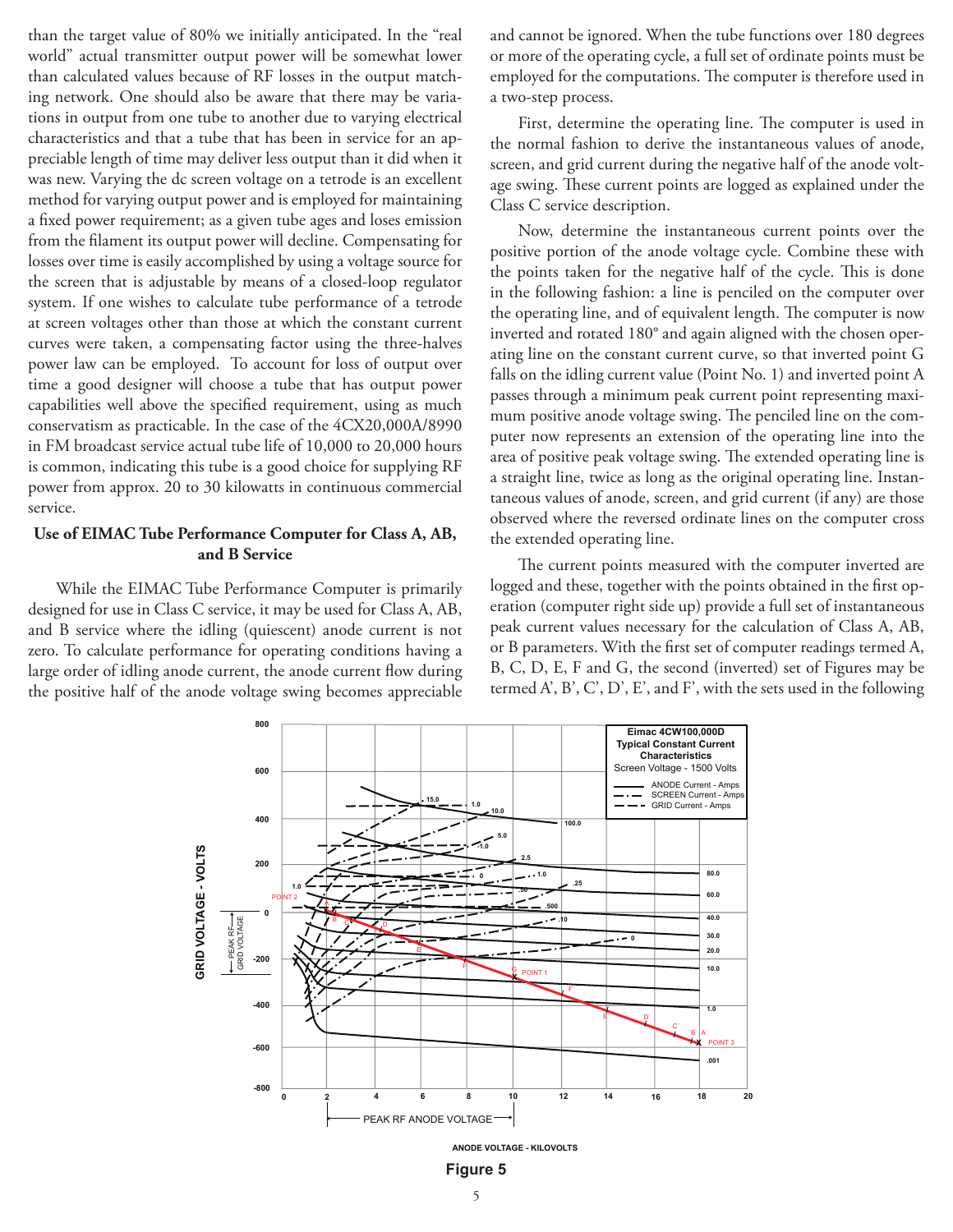formulae, which are modifications of Chaffee's permitting the use of current values directly from the constant current curves:

### **An Example: Using the Computer for Class AB1, Service**

 Operating data is to be derived for an EIMAC 4CW100,000D tetrode operating at a anode potential of 10 kV with a screen potential of 1.5 kV. Assume that power output design goal for this particular application is about 60 kW. Grid current is zero; that is, the tube is operated in the Class AB1 mode, with the grid never being driven positive.

 Within frequency limits, an anode circuit efficiency of about 55-60% may be assumed for Class AB1 operation. Maximum dc anode input is therefore 2.2 to 2.75 times the anode dissipation. A maximum power input of 2.2  $\times$  50,000 =.110 kW is chosen. At l0 kV, the maximum dc anode current is then 11.0 A. This is within the maximum rated anode current of 15 A for Class AB1 service as specified on the data sheet.

 For Class AB1 service the tube does not operate in a cut-off condition, but rather a certain value of idling anode current exists. This must be taken into account when choosing Point 1 on the constant current curve. Generally speaking, high levels of resting anode current provide reduced levels of intermodulation distortion products and somewhat lower anode efficiency. Idling anode current is usually chosen so that anode dissipation under quiescent conditions is about 50-70% of the maximum dissipation rating. In the following example, idling anode current is chosen to be 4.5 amperes. From Figure 5, it may be determined that a grid potential of about -295 volts is required to produce the desired anode current at the chosen screen and anode potentials. The intersection of the -295 volt bias line and the 10 kV anode line determines the idling point on the operating line (Point No. 1).

Next, the peak value of anode current must be determined, and the minimum amount of instantaneous anode voltage chosen to pass this amount of current. Determination of these values will locate Point No. 2 and will thus define the operating line.

Class AB1 service limits grid voltage excursions to negative grid regions on the constant current graph. Point No. 2 therefore may never be located above the zero grid voltage line. In addition, the minimum instantaneous anode voltage is usually not allowed to swing as low as the dc screen potential, since screen dissipation tends to become abnormally high. The location of Point No. 2 thus has certain restrictive limits defined by screen dissipation and the maximum positive grid signal voltage. In this case, for the 4CW100,000D, minimum instantaneous anode voltage is about 2 kV. Peak RF voltage is thus 10,000 - 2,000 = 8,000 volts.

Peak RF anode current in a Class AB1 amplifier usually runs about 2.5 to 3.0 times the average dc anode current. In this case, a maximum peak anode current of about 2.9 times the maximum signal dc anode current of 11.0 A, or 32 amperes, is chosen. This defines Point No. 2, which is at the intersection of the 2 kV minimum anode voltage line and thus falls within the limits discussed in the preceding paragraph. A straight line is drawn between Point No. 1 and Point No. 2 which is the negative anode cycle portion of the operating line.

1, it can be observed that the tube conducts over the rest of the cycle where (by virtue of the "flywheel" effect of the resonant tank circuit) the instantaneous anode voltage swings as far above the normal dc value as it swings below. It is important to note that operation with less than cutoff bias requires that the EIMAC Tube Performance Computer employ points on the operating line failing to the right of Point No. 1. The operating line is accordingly extended and the computer is used in a two-part operation, as shown in the following example:

#### 4CW100,000D COMPUTATIONS

| $d-c$ Plate Voltage = 10 kV           | Power Input                              | $=$                  | 110 kW         |
|---------------------------------------|------------------------------------------|----------------------|----------------|
| $d-c$ Screen Voltage = 1.5 kV         | Max. $d \cdot c$ Plate Current = 11 amp. |                      |                |
|                                       | Zero-Signal Plate Current=               |                      | $4.5$ amp.     |
|                                       | d c Grid Voltage                         |                      | $= -295$ volts |
| Constant Current Graph and            | Peak Plate Current                       | <b>Simple Street</b> | $32$ amp.      |
| Operating Line determine:             | Peak RF Voltage                          |                      | $= 8,000$      |
| Step One                              |                                          | <b>Step Two</b>      |                |
| <b>EIMAC Computer Readings</b>        | <b>Inverted Computer Readings</b>        |                      |                |
| Instantaneous Peak Current (amps)     | Instantaneous Peak Current (amps)        |                      |                |
| <b>Ordinate Crossing Plate Screen</b> | <b>Ordinate Crossing Plate Screen</b>    |                      |                |

| dinate Crossing <sup>-</sup>           |      | <b>Plate Screen</b>                           | <b>Ordinate Crossing</b>                                                                                                                                                                                                            |      | Plate Screen |
|----------------------------------------|------|-----------------------------------------------|-------------------------------------------------------------------------------------------------------------------------------------------------------------------------------------------------------------------------------------|------|--------------|
| Α                                      | 32   | 3                                             | A'                                                                                                                                                                                                                                  | 0.20 |              |
| B                                      | 31 2 |                                               | B'                                                                                                                                                                                                                                  | 0.25 |              |
| С                                      |      | 28 1.2                                        | C'                                                                                                                                                                                                                                  | 0.30 |              |
| D                                      |      | 22 0.25                                       | D'                                                                                                                                                                                                                                  | 0.50 |              |
| Ε                                      |      | 15 0.07                                       | E'                                                                                                                                                                                                                                  | 0.80 |              |
| F                                      | 9    |                                               | F'                                                                                                                                                                                                                                  | 1.50 |              |
| G                                      |      | $4.5 -$                                       |                                                                                                                                                                                                                                     |      |              |
| d-c Plate Current<br>Plate Power Input |      |                                               | $=\frac{1}{12}$ $\left[\frac{32.2}{2}+31.25+28.3+22.5+15.8+10.5+4.5\right] = 10.75$ amp.<br>$= 10$ KV x 10.75A = 107,500 watts<br>Peak Fundamental RF Current = $\frac{1}{12}$ [31.8 + 59.4 + 47.7 + 30.3 + 14.2 + 3.9] = 15.6 amp. |      |              |
|                                        |      | $=\frac{15.6 \times 8000}{2}$ = 62,500 watts  |                                                                                                                                                                                                                                     |      |              |
| Power Output                           |      |                                               |                                                                                                                                                                                                                                     |      |              |
| Plate Dissipation                      |      | $= 45,000$ watts                              |                                                                                                                                                                                                                                     |      |              |
| Efficiency                             |      | $=\frac{62,500}{107,500} \times 100 = 58.2\%$ |                                                                                                                                                                                                                                     |      |              |
| Resonant Load Impedance                |      | $=\frac{8000}{15.6}$ = 512 ohms               |                                                                                                                                                                                                                                     |      |              |
| d-c Screen Current                     |      |                                               | $=\frac{1}{12}$ $\left[\frac{3}{2} + 2 + 1.2 + 0.25 + 0.07\right] = 417$ mA.                                                                                                                                                        |      |              |

#### **REFERENCES**

- **1. E.L. Chaffee, "A Simplified Harmonic Analysis," Review Sci. Inst. 7, page 384, October 1936.**
- **2. H.P. Thomas, "Determination of Grid Driving Power in Radio Frequency Power Amplifiers," Poc. IRE, Vol. 21, pp. 1134-1141, August 1933**
- **3. W.G. Wagener, "Simplified Methods for Computing Performance of Transmitting Tubes," Proc. IRE, January 1937**
- **4. R.I. Sarbacher, "Grphical Determination of PA Performance," Electronics, December 1942**
- **5. R.L. Sarbacher, "Performance of Self Biased Modulated Amplifier," Electronics, April 1943**
- **7. "Vacuum Tube Ratings," Eimac Application Bulletin Number 6**
- **8. Robert H. Brown, "harmonic Amplifier Design," Proc. IRE, Vol. 35, pp. 771-777, August 1947**

*The Tube Performance Computer on the next page can be printed on any computer printer using transparency material instead of paper. Just display the page and then print the current page. Select 'fit to page' for printers that require margins.*

When the operating line is extended to the right of Point No.